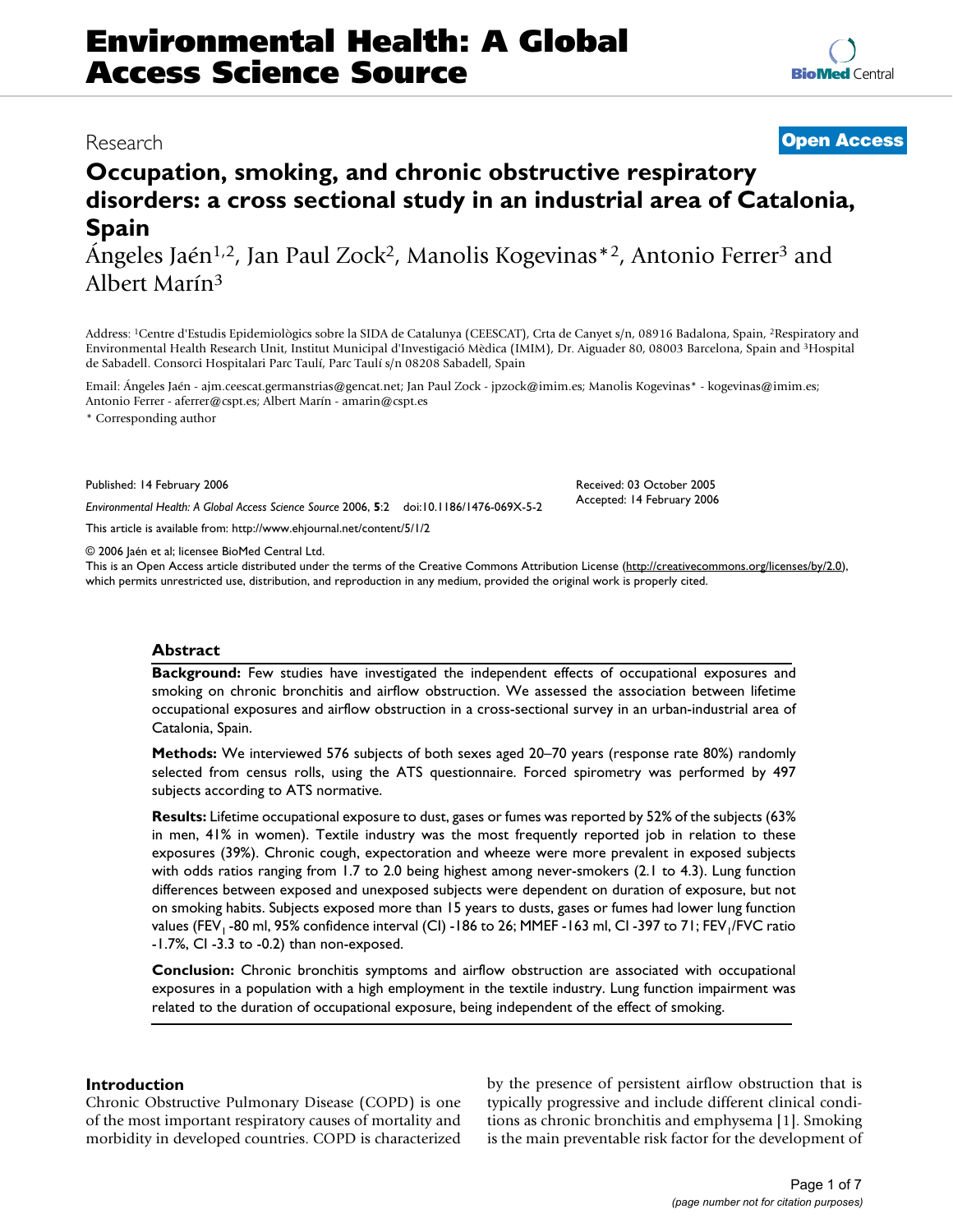this disease [2]. Occupational exposure has been related to several respiratory diseases, mainly with bronchial asthma and COPD [3-6]. Although several epidemiological studies have found an association between occupational exposure to dust, fumes and gases, and chronic bronchitis and airflow obstruction, the role of occupational exposure in the development of chronic airflow obstruction is still controversial. One of the main reasons for this is the difficulty to assess the independent effect of occupational exposure and smoking [7,8]. Both risk factors are determined by amount as well as duration of exposure. Even after adjusting associations between occupational exposure and COPD for smoking status, a residual confounding effect could remain. In addition, an interaction between occupational exposures and smoking has been described [9]. For all these reasons it has been argued that a separate analysis of smokers and non-smokers is preferable [9].

On the other hand, when evaluating the effect of occupational exposure on lung function it is important to take into account the duration of lifetime exposure. Cumulative exposure to dust and increasing working years in specific jobs have been associated with a steeper decline in FEV1 [10,11]. Although workforce-based studies allow an accurate measure of occupational exposures, selection bias is more likely to occur due to the healthy worker effect [12]. We assessed the association between lifetime occupational exposure and airflow limitation in a crosssectional survey of an urban-industrial area of Catalonia, Spain with a high prevalence of occupational exposures.

## **Methods**

## *Population and questionnaire*

Methods of this study have been described in detail elsewhere [13]. Briefly, a random sample of 722 men and women aged 20 to 70 years was selected from a general population census-roll, among residents of the catchment's area of Parc Taulí Hospital (Sabadell, Barberà, Badía, Santa Perpétua, Castellar and Sant Llorenç). The sample was stratified by municipality and was proportional to the number of inhabitants in each municipality. The sampled urban-industrial area in Catalonia, northeastern Spain included 161,585 inhabitants between 20 and 70 years of age. Eighty subjects could not be localised or had deceased, and of the remaining 642 eligible individuals 66 refused to participate. Thus, the final study population consisted of 576 subjects (response rate 80%). Between June 1993 and December 1994, 501 subjects were interviewed face-to-face and 75 by telephone. We used the standardized questionnaire of respiratory symptoms of the American Thoracic Society (ATS) [14], translated into Catalan and Spanish. Subjects that had smoked 20 or more packs of cigarettes during their lifetime, or at least one cigarette per day during one year, one cigar/week during at least one year, or eight pipe tobacco bags were regarded smokers. Subjects that had been smokers in the past according to the above definition, but quit smoking at least six months before the survey, were regarded exsmokers.

#### *Spirometric measurements*

We used a portable computerized spirometer (Datospir-92, Sibelmed, Spain) calibrated daily with a syringe of 3 litres and monthly with an explosive decompressor. All spirometric measurements were performed exclusively by one of the authors (AJ), according to the ATS normative. Subjects that did not provide at least two technically acceptable maneuvers after eight attempts were excluded. Bronchodilator test was performed 15 minutes after spirometry by administration of 0.2 mg albutamol metered-dose inhaler (MDI). Values of the forced expiratory volume in 1 second (FEV<sub>1</sub>) were compared with sex-, age- and height-specific reference values determined for Mediterranean populations [15].

#### *Definitions of COPD and chronic bronchitis*

We used several items from the ATS questionnaire to evaluate chronic bronchitis, including the ATS diagnosis criteria as chronic phlegm most of the days at least three months a year during two consecutive years [16]. Although more recent definitions based on Global Initiative for Chronic Obstructive Lung Disease (GOLD) [17] defined COPD as a  $FEV<sub>1</sub>/FVC<70%$  and not necessarily  $FEV<sub>1</sub>$ <80% predicted,  $FEV<sub>1</sub>$  values refer to post-bronchodilator  $FEV<sub>1</sub>$ . In this study, COPD was defined as both  $FEV<sub>1</sub>$ <80% predicted (referring to pre-bronchodilator values) and  $FEV<sub>1</sub>/FVC<70%$  to avoid possible reversible FEV1 value after bronchodilator test.

#### *Occupational exposure assessment*

Occupational exposures were assessed in two different ways. First, subjects were asked about their current job (previous jobs were not asked for in the questionnaire). Subjects were classified according to their current occupation into broader occupational groups. Textile, metal and construction industries were considered as separate groups, while other blue-collar (potentially exposed) jobs were joined into one group due to the limited numbers of subjects for each job. Potentially high-risk jobs were compared with a large reference group of presumably nonexposed white-collar jobs (including civil servants, administrative, and clerical workers). Subjects that had retired or were unemployed were not included in these analyses.

Second, lifetime occupational exposures to dusts, gases and fumes was assessed directly by self-report using items from the standardised ATS questionnaire [14]. We defined lifetime occupational exposure to dust as an affirmative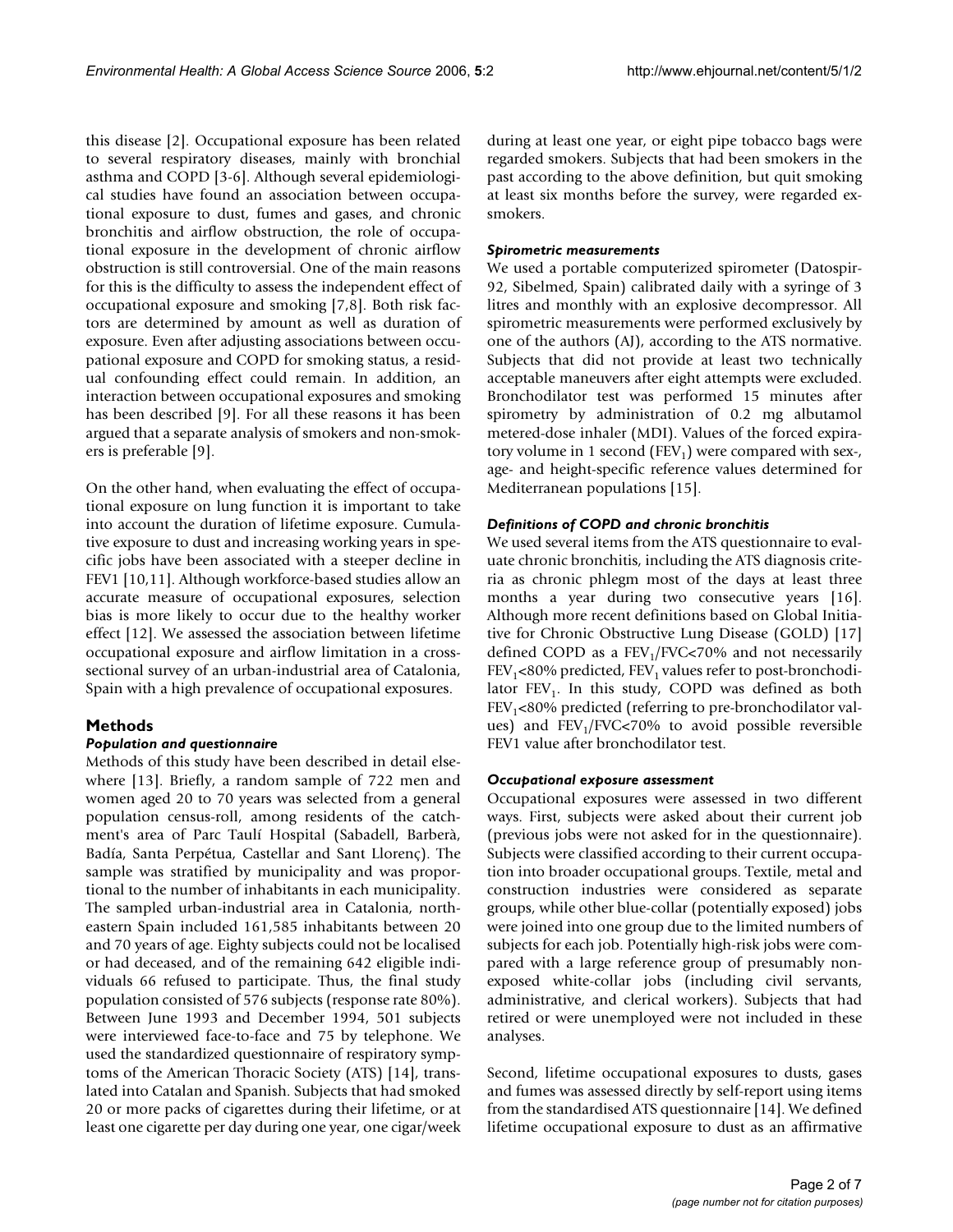|                                                                  | Men‡        | Women‡      |
|------------------------------------------------------------------|-------------|-------------|
| Total number                                                     | 280 (100%)  | 296 (100%)  |
| Age 20 to 44 years                                               | 135 (48.2%) | 145 (49.0%) |
| Age 45 to 70 years                                               | 145 (51.8%) | 151(51.0%)  |
| <b>Current smokers</b>                                           | 145 (51.8%) | 62 (20.9%)  |
| Ex-smokers                                                       | 76 (27.1%)  | 31 (10.5%)  |
| Never smokers                                                    | 59 (21.1%)  | 203 (68.6%) |
| Chronic cough*                                                   | 69 (24.6%)  | 24(8.1%)    |
| Chronic phlegm*                                                  | 59 (21.1%)  | 10(3.4%)    |
| Wheezing during the last year                                    | 127 (45.4%) | 93 (31.4%)  |
| Wheezing apart from cold                                         | 92 (32.9%)  | 38 (12.8%)  |
| Persistent wheezing <sup>+</sup>                                 | 32 (11.4%)  | 18(6.1%)    |
| Standing height $(m)$                                            | 1.70(0.08)  | 1.57(0.07)  |
| $FEV_1(L)$                                                       | 3.50(0.88)  | 2.65(0.59)  |
| FEV, to FVC ratio $(\%)$                                         | 75.5 (9.2)  | 79.I (6.5)  |
| MMEF $(L/s)$                                                     | 3.29(1.46)  | 2.81(0.95)  |
| $FEV_1$ <80% of predicted $\Box$                                 | 42 (16.7%)  | 21(8.5%)    |
| FEV, to FVC ratio $\leq 70\%$                                    | 49 (19.5%)  | 24 (9.8%)   |
| FEV <sub>1</sub> <80% of predicted and FEV <sub>1</sub> /FVC<70% | 26 (10.4%)  | 10(4.1%)    |

**Table 1: Demographic and respiratory health characteristics of the study population (N = 576)**

‡Number (%) or mean (standard deviation) are given

Number of subjects with lung function data: 497 (251 men and 246 women)

\* Most of the days at least three months a year during two consecutive years

† Wheezing most of the days or night

answer to the question: "Have you ever worked for a year or more in any dusty job?"; and lifetime occupational exposure to fumes/gases as an affirmative answer to question: "Have you ever been exposed (for a year or more) to gas or chemical fumes in your work?" Subjects that answered affirmatively to at least one of these two questions were subsequently asked in which job(s) this it had occurred, and what the duration of this exposure was.

#### *Statistical analysis*

Analyses were conducted using the statistical package Stata version 6.0 (Stata Corporation, College Station, Texas, USA). Associations between respiratory symptoms, airflow obstruction, current occupation and lifetime occupational exposure were evaluated by calculating odds ratios (ORs) with 95% Confidence Interval (CI), using logistic regression analysis adjusting for sex, age and smoking status. Associations between reported occupational exposures and lung function variables were evaluated using linear regression analysis adjusting for sex, age, standing height and smoking status.

#### **Results**

The majority of men in this population were smokers, whereas the majority of women had never smoked (table 1). Symptoms consistent with chronic bronchitis and obstructive lung disease were common, and more prevalent in men as compared to women. The prevalence of COPD was 10% in men and 4% in women.

Four hundred and eight (71%) individuals were occupationally active at the time of the survey (table 2). Most of them (43%) were working in white-collar jobs, including civil servants, administrative and clerical workers. The distribution of occupation differed by sex. Textile industry was the most common blue-collar occupation in women (8.7%) and the second in men (10.2%) after the metal industry (11.5%). The category of remainder blue-collar jobs comprised a large variety of occupations for both sexes.

The prevalence of respiratory symptoms tended to be higher in blue-collar workers than in white-collar workers, although most associations did not reach statistical significance (table 2; see additional file 1). A reduced  $FEV_1$  was associated with work in the textile industry, and possibly also with construction work. Having evidence for airways obstruction (i.e., a low  $FEV<sub>1</sub>$  to FVC ratio) was not apparently associated with current occupation. The highest risk for COPD was seen among workers in the construction industry.

Lifetime occupational exposure to dust, fumes or gases was reported by 52% of the subjects, being predominated by dust exposure (table 3). Reported exposure to dust was somewhat higher in men. Textile industry was the predominant occupation related to reported exposures in women, and the second most frequent job in exposed men after the metal industry.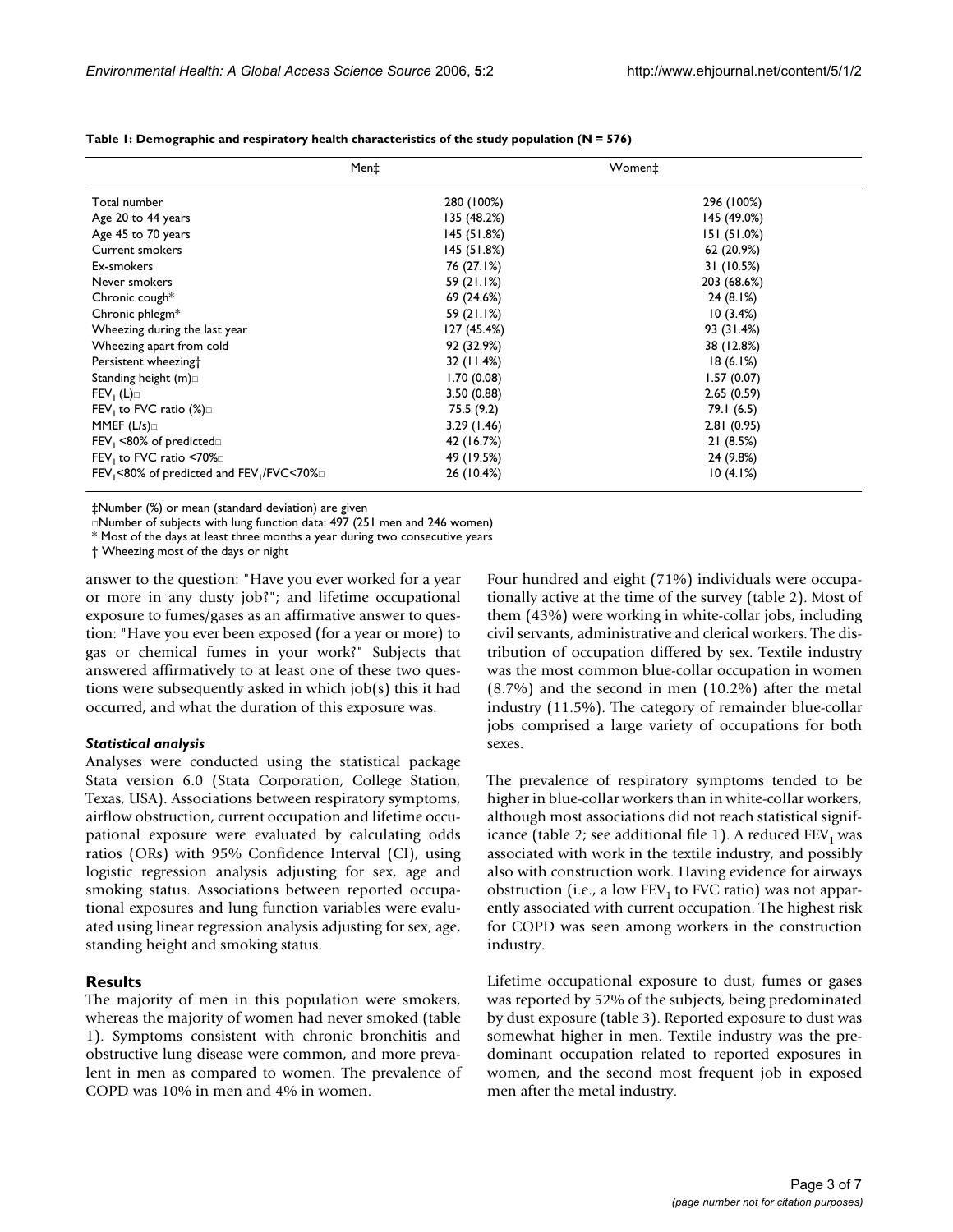|                                        | Men        | Women      |  |
|----------------------------------------|------------|------------|--|
| Total number (%)                       | 280 (100%) | 296 (100%) |  |
| Lifetime occupational exposure to      |            |            |  |
| Dust                                   | 144(51%)   | 110(37%)   |  |
| Fumes or gases                         | 84 (30%)   | 25 (8%)    |  |
| Dust, fumes or gases, or both          | 176 (63%)  | 122(41%)   |  |
| Reported jobs in relation to exposures |            |            |  |
| Textile industry                       | 41 (23%)   | 76 (62%)   |  |
| Metal industry                         | 49 (28%)   | 8(7%)      |  |
| Construction                           | 28 (16%)   | 1(1%)      |  |
| Chemical industry                      | 9(5%)      | 13(11%)    |  |
| Other                                  | 49 (28%)   | 24 (20%)   |  |

**Table 3: Reported lifetime occupational exposures and related industries (N = 576)**

The prevalence rates of chronic respiratory symptoms were higher in subjects reporting occupational exposures (table 4; see additional file 2). These associations were more pronounced in never-smokers, while wheezing was also associated with occupational exposures in ex-smokers. Airflow obstruction was not significantly related to occupational exposures, although elevated risks were found among never-smokers and ex-smokers. When analyses were adjusted for pack-years smoked instead of smoking status, results did not change (data not shown). Findings for men and women were comparable. After excluding asthmatics from analyses, Odds Ratios did not change significantly (results not shown).

Linear regression analyses showed overall non-significantly lower respiratory function indices in individuals exposed to dust, fumes or gases (table 5). The effects on lung function were more pronounced for individuals exposed at least 15 years, than for individuals exposed less than 15 years. For all presented analyses, risk estimates were similar when using exposure to dust or exposure to fumes/gases (results not shown).

## **Discussion**

In this study evaluating a general population sample with a high prevalence of lifetime occupational exposure to dust, fumes and gases (52%), we found an association of these exposures with chronic bronchitis and airflow obstruction independently of smoking status. Lung function impairment was related with duration of exposure. An increased risk for chronic bronchitis and airflow obstruction was found among workers in the textile industry that was the most prevalent current occupation in this population.

Several studies have shown an association between chronic bronchitis and occupational exposure in community-based studies [18-21], but the association with airflow obstruction independently of smoking is less clear [8]. One population-based study found that the effect of mineral dust exposure on chronic bronchitis symptoms was more apparent among current smokers [22]. We found an association between occupational exposures after adjusting by smoking status or pack-years of smoking, but residual confounding by smoking could have biased these results. Results, however, persisted when we limited the analysis among never smokers ruling out this possibility.

We found a negative effect of prolonged occupational exposure on lung function similar to other studies in industrial populations [11,23,24]. The current cross-sectional community-based study involved a wide spectrum of the population, implicating a wide variety of jobs, and selection bias due to the healthy worker effect is probably lower than in industry-based studies [12]. On the other hand, assessment of exposure in our study is through selfreport and it is possible that exposure has been overreported among symptomatic subjects. However, this study of respiratory symptoms and airflow obstruction was not aimed specifically to establish the occupational role in respiratory diseases, and the influence of overreporting in the results is not likely to play a major role. Population specific job-exposure matrices (JEMs) may be useful in the assessment of occupational exposure but require a large number of subjects per job. Therefore, the use of self-reported exposures has been frequently suggested for general population studies [21].

The most important industry implicated in our exposed population is the textile industry. Although this industry is the most prevalent as current work (7%), it was more important twenty to thirty years ago in this population area with 20% of the population reporting textile industry as lifetime exposure. The observed association between lifetime exposure and lung function impairment reflects to a large extent this historical exposure, above all among women. An association between employment in the textile industry and a steeper  $FEV<sub>1</sub>$  decline has been described previously [25]. It has also been suggested that the occur-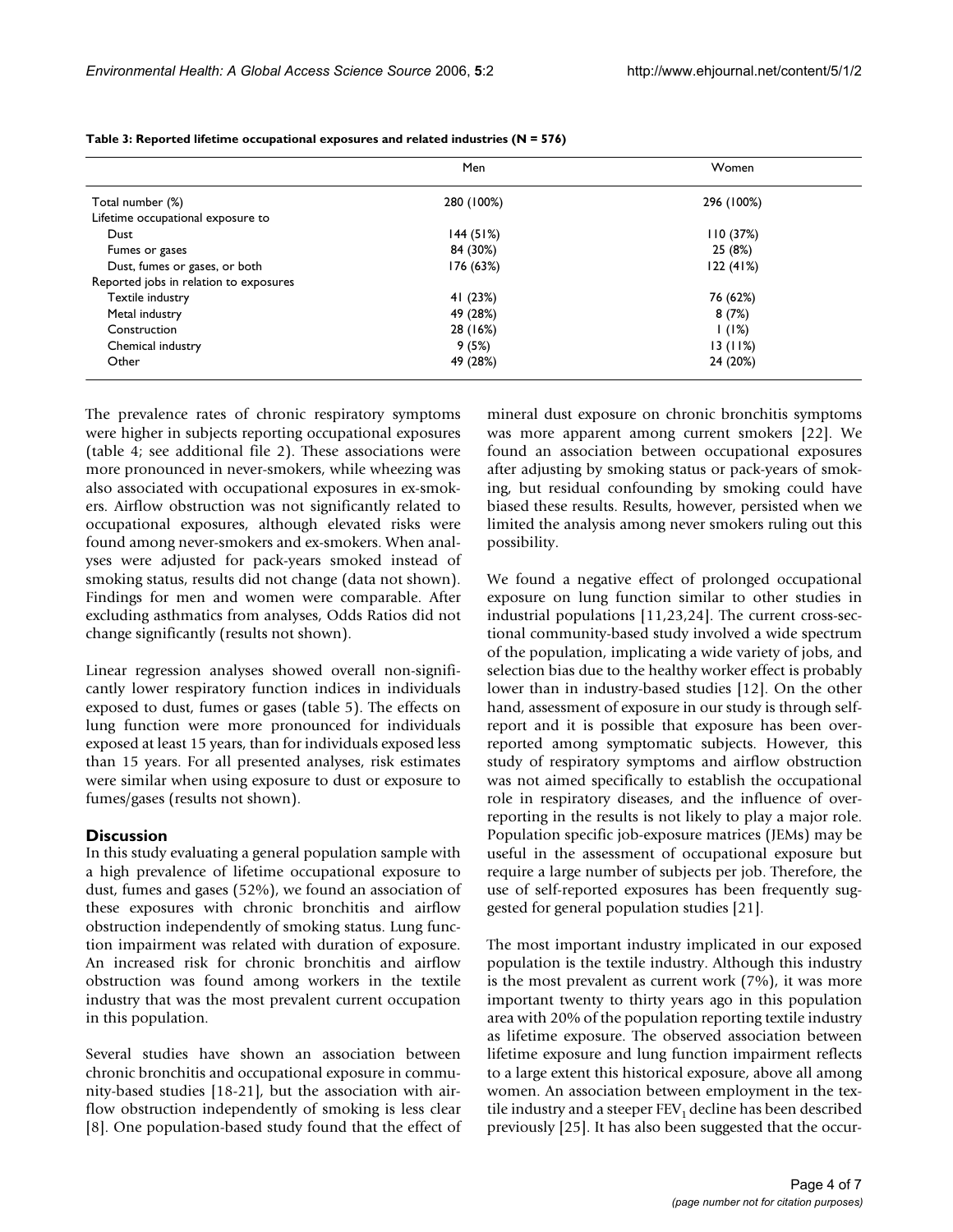|                                              | Ever exposed            | Exposure duration <15 years | Exposure duration $\geq$ 15 years |
|----------------------------------------------|-------------------------|-----------------------------|-----------------------------------|
| Exposure to dust, fumes or gases (n)         | 268 (54%)               | 136 (27%)                   | 132 (27%)                         |
| $FEV1$ (mL) $\ddagger$                       | $-33$ (-117 to 51)      | $+3$ (-95 to 100)           | -80 (-186 to 26)                  |
| FEV <sub>1</sub> to FVC ratio $(\%)\ddagger$ | $-1.1$ ( $-2.3$ to 0.1) | $-0.6$ ( $-2.1$ to $0.8$ )  | $-1.7$ ( $-3.3$ to $-0.2$ )       |
| $MMEF$ (mL/s) $\ddagger$                     | -57 (-237 to 124)       | $+13$ (-192 to 218)         | -163 (-397 to 71)                 |

**Table 5: Associations between reported lifetime occupational exposure to dust, gases or fumes and lung function (N = 497)**

‡ Linear regression coefficients (95% confidence intervals) denote mean differences in lung function parameters between exposed and never exposed individuals (n = 229); adjusted for sex, age, height and smoking status

rence of respiratory symptoms represents the earliest response and a risk factor for subsequent loss of pulmonary function [26]. The majority of our study population were younger than 50 years, and exposure duration was probably not long enough for airflow limitation to become apparent.

We evaluated the effect of occupational exposures among never smokers to avoid a potential residual confounding effect of smoking. Risks for respiratory symptoms and airflow limitation among never smokers were higher than risks among current smokers. This pattern was unexpected on the basis of findings from other community-based studies [8], and a postulated, but not clearly demonstrated interaction between smoking and occupational exposures in the relationship with COPD. Differential misclassification of occupational exposure or symptom reporting among non-smokers compared to smokers is *a priori* not impossible, but has not been reported often. Specific jobs related to wood and textile industry have found a similar pattern for occupational exposures and smoking [27,28], which could involve immunological [9] and genetic factors [29]. A final explanation for our findings could be that the effect of occupational exposures, which is proportionally smaller to that of smoking, is easier to detect among never-smokers.

There are a number of limitations in our study that should be considered. First, we did not collect full (lifetime) occupational history. This could have resulted in differential misclassification of industry if individuals with obstructive lung disorders had changed job and moved to the white-collar category. This could have biased the risk estimates associated with job classification towards the null, thus observed effects could have been underestimated. Nevertheless, experience with studies in this area with the same age distribution suggested that for the vast majority of subjects current job reflects longest held job. In addition, we were not able to identify subjects who never had worked and therefore these could not be excluded from the analyses using (reported) lifetime exposures. One could argue that those who had never worked had no "exposure opportunity", but the approach to group never workers with "white collar workers" or others without any history of relevant occupational exposures is conservative and allows interpretation at the population level.

Second, we used self-reports to assess lifetime occupational exposures to dusts and gases/fumes. A major concern about this approach is the potential for differential misclassification if symptomatic individuals are more likely to recall and report occupational airborne exposures, which may result in a bias away from the null [30]. The interpretation of self-reported exposures in international studies may be problematic since the validity may be different for different countries [30]. Nevertheless, comparisons made within defined geographical areas show reasonable agreement with JEMs, and large differences in validity between symptomatics and non-symptomatics have not been found [30,31]. Self-reports allow for variation in exposures within job titles, providing an advantage over the use of JEMs.

## **Conclusion**

Occupational lifetime exposure to dust, fumes and gases evaluated in the general population was associated with chronic bronchitis and airflow obstruction. The most frequent job associated with these exposures was the textile industry. The effect of occupational exposure on lung function was related with longer duration of exposure, independently of smoking status. Longitudinal community-based studies with adequate assessment of occupational exposure will be necessary to assess the role of occupational exposures in development of COPD, independently of smoking exposure.

## **Abbreviations**

COPD: Chronic Obstructive Pulmonary Disease

FEV<sub>1</sub>: Forced Expiratory Volume at one second

- ATS: American Thoracic Society
- OR: Odds Ratio
- CI: Confidence Interval
- FVC: Forced Vital Capacity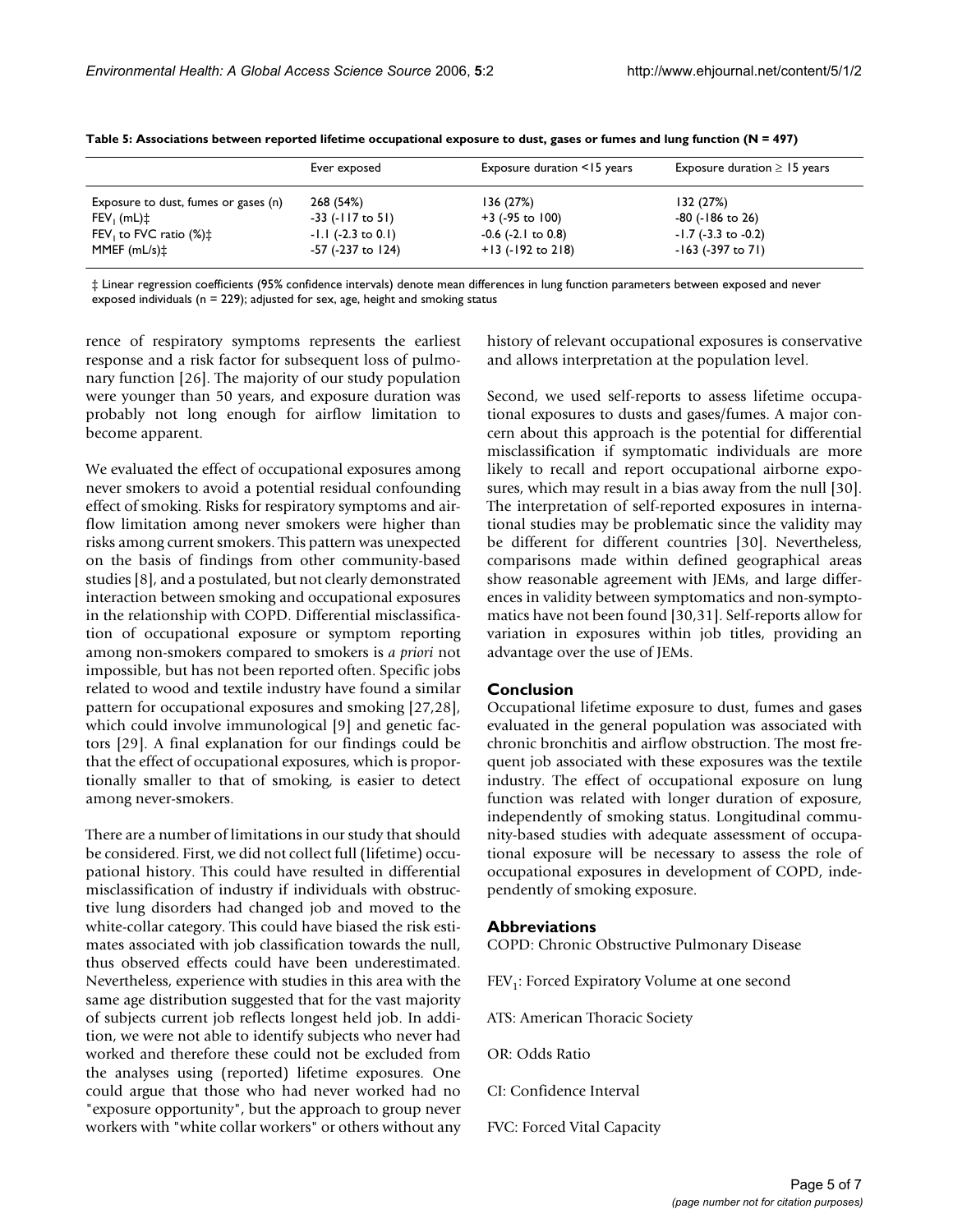JEM: Job Exposure Matrix

## **Competing interests**

The author(s) declare that they have no competing interests.

## **Authors' contributions**

AJ participated in the design of study, carried out the interviewers and lung function tests, performed the statistical analysis and interpretation of data, and wrote the manuscript. JPZ participated in the design and classification of occupational exposures, participated in analysis and interpretation of the data and was involved in drafting and revising the manuscript for important intellectual content. MK participated in design and interpretation of the data and was involved in drafting and revising the manuscript for important intellectual content. AF and AM participated in design and were involved in drafting and revising the manuscript for important intellectual content.

## **Additional material**

## **Additional file 1**

*Contains Table 2 (landscape format).* Click here for file [\[http://www.biomedcentral.com/content/supplementary/1476-](http://www.biomedcentral.com/content/supplementary/1476-069X-5-2-S1.doc) 069X-5-2-S1.doc]

## **Additional file 2**

*Contains Table 4 (landscape format).* Click here for file [\[http://www.biomedcentral.com/content/supplementary/1476-](http://www.biomedcentral.com/content/supplementary/1476-069X-5-2-S2.doc) 069X-5-2-S2.doc]

## **Acknowledgements**

This study was performed with grants from Spanish and Catalan research foundations (FIS 93-0422; FUCAP 1992; and SEPAR 1992).

#### **References**

- 1. National Heart Lung and Blood Institute and World Health Organization: *Global initiative for chronic obstructive lung disease: a collaborative project of the National, Hearth, Lung, and Blood Institute and the World Health Organization* Bethesda, MD; 2001.
- Lee PN, Fry JS, Forey BA: [Trends in lung cancer, chronic](http://www.ncbi.nlm.nih.gov/entrez/query.fcgi?cmd=Retrieve&db=PubMed&dopt=Abstract&list_uids=2218972) **obstructive lung disease, and emphysema death rates for [England and Wales 1941–85 and their relation to trends in](http://www.ncbi.nlm.nih.gov/entrez/query.fcgi?cmd=Retrieve&db=PubMed&dopt=Abstract&list_uids=2218972) [cigarette smoking.](http://www.ncbi.nlm.nih.gov/entrez/query.fcgi?cmd=Retrieve&db=PubMed&dopt=Abstract&list_uids=2218972)** *Thorax* 1990, **45:**657-665.
- 3. Venables KM, Chan-Yeung M: **[Occupational asthma.](http://www.ncbi.nlm.nih.gov/entrez/query.fcgi?cmd=Retrieve&db=PubMed&dopt=Abstract&list_uids=9164332)** *Lancet* 1997, **349:**1465-1469.
- 4. Pride NB, Burrows B: **Development of impaired lung function: natural history and risk factors.** In *Chronic obstructive pulmonary disease* Edited by: Carverley P, Pride N. London: Chapman & Hall; 1995:69-92.
- 5. Trupin L, Earnest G, San Pedro M, Balmes JR, Eisner MD, Yelin E, Katz PP, Blanc PD: **[The occupational burden of chronic obstructive](http://www.ncbi.nlm.nih.gov/entrez/query.fcgi?cmd=Retrieve&db=PubMed&dopt=Abstract&list_uids=14516136) [pulmonary disease.](http://www.ncbi.nlm.nih.gov/entrez/query.fcgi?cmd=Retrieve&db=PubMed&dopt=Abstract&list_uids=14516136)** *Eur Respir J* 2003, **22:**462-469.
- 6. Balmes J, Becklake M, Blanc P, Henneberger P, Kreiss K, Mapp C, Milton D, Schwartz D, Toren K, Viegi G: **[American Thoracic Society](http://www.ncbi.nlm.nih.gov/entrez/query.fcgi?cmd=Retrieve&db=PubMed&dopt=Abstract&list_uids=12598220)**

**[Statement: occupational contribution to the burden of air](http://www.ncbi.nlm.nih.gov/entrez/query.fcgi?cmd=Retrieve&db=PubMed&dopt=Abstract&list_uids=12598220)[way disease.](http://www.ncbi.nlm.nih.gov/entrez/query.fcgi?cmd=Retrieve&db=PubMed&dopt=Abstract&list_uids=12598220)** *Am J Respir Crit Care Med* 2003, **167:**787-797.

- 7. Oxman AD, Muir DCF, Shannon HS, Stock SR, Hnizdo E, Lange HJ: **[Occupational dust exposure and chronic obstructive pulmo](http://www.ncbi.nlm.nih.gov/entrez/query.fcgi?cmd=Retrieve&db=PubMed&dopt=Abstract&list_uids=8317812)[nary disease. A systematic overview of the evidence.](http://www.ncbi.nlm.nih.gov/entrez/query.fcgi?cmd=Retrieve&db=PubMed&dopt=Abstract&list_uids=8317812)** *Am Rev Respir Dis* 1993, **148:**38-48.
- 8. Zock JP, Sunyer J, Kogevinas M, Kromhout H, Burney P, Antó JM: **Occupation, chronic bronchitis, and lung function in young adults. An international study.** *Am J Repir Crit Care Med* 2001, **163:**1572-1577.
- 9. Hendrick DJ: **[Occupation and chronic obstructive pulmonary](http://www.ncbi.nlm.nih.gov/entrez/query.fcgi?cmd=Retrieve&db=PubMed&dopt=Abstract&list_uids=8984710) [disease \(COPD\).](http://www.ncbi.nlm.nih.gov/entrez/query.fcgi?cmd=Retrieve&db=PubMed&dopt=Abstract&list_uids=8984710)** *Thorax* 1996, **51:**947-955.
- 10. Ulvestad B, Bakke B, Eduard W, Kongerud J, Lund MB: **[Cumulative](http://www.ncbi.nlm.nih.gov/entrez/query.fcgi?cmd=Retrieve&db=PubMed&dopt=Abstract&list_uids=11555688) [exposure to dust causes accelerated decline in lung function](http://www.ncbi.nlm.nih.gov/entrez/query.fcgi?cmd=Retrieve&db=PubMed&dopt=Abstract&list_uids=11555688) [in tunnel workers.](http://www.ncbi.nlm.nih.gov/entrez/query.fcgi?cmd=Retrieve&db=PubMed&dopt=Abstract&list_uids=11555688)** *Occup Environ Med* 2001, **58:**663-669.
- 11. Post W, Heederik D, Houba R: **Decline in lung function related to exposure and selection processes among workers in the grain processing and animal feed industry.** *Occup Environ Med* 2000, **55:**349-355.
- 12. Burge PS: **[Occupation and chronic obstructive pulmonary dis](http://www.ncbi.nlm.nih.gov/entrez/query.fcgi?cmd=Retrieve&db=PubMed&dopt=Abstract&list_uids=7925869)[ease \(COPD\).](http://www.ncbi.nlm.nih.gov/entrez/query.fcgi?cmd=Retrieve&db=PubMed&dopt=Abstract&list_uids=7925869)** *Eur Respir J* 1994, **7:**1032-1034.
- 13. Jaen A, Ferrer A, Ormaza I, Rue M, Domingo C, Marin A: **[Prevalen](http://www.ncbi.nlm.nih.gov/entrez/query.fcgi?cmd=Retrieve&db=PubMed&dopt=Abstract&list_uids=10216744)cia de bronquitis crónica, asma, y obstrucción al flujo aéreo [en una zona urbano-industrial de Cataluña. \(In Spanish, with](http://www.ncbi.nlm.nih.gov/entrez/query.fcgi?cmd=Retrieve&db=PubMed&dopt=Abstract&list_uids=10216744) [English summary\).](http://www.ncbi.nlm.nih.gov/entrez/query.fcgi?cmd=Retrieve&db=PubMed&dopt=Abstract&list_uids=10216744)** *Arch Bronconeumol* 1999, **35:**122-128.
- 14. Ferris BG: **Epidemiology standardization project. II. Recommended respiratory disease questionnaires for use with adults and children in epidemiologic research.** *Am Rev Respir Dis* 1978, **118:**S1-S53.
- 15. Roca J, Sanchis J, Agustí-Vidal A, Segarra F, Navajas D, Rodriguez-Roisin R, Casan P, Sans S: **[Spirometric reference values from a](http://www.ncbi.nlm.nih.gov/entrez/query.fcgi?cmd=Retrieve&db=PubMed&dopt=Abstract&list_uids=3730638) [Mediterranean population.](http://www.ncbi.nlm.nih.gov/entrez/query.fcgi?cmd=Retrieve&db=PubMed&dopt=Abstract&list_uids=3730638)** *Bull Eur Physiopathol Respir* 1986, **22:**217-224.
- 16. American Thoracic Society: **[Standards for the diagnosis and care](http://www.ncbi.nlm.nih.gov/entrez/query.fcgi?cmd=Retrieve&db=PubMed&dopt=Abstract&list_uids=3605835) [of patients with chronic obstructive pulmonary disease](http://www.ncbi.nlm.nih.gov/entrez/query.fcgi?cmd=Retrieve&db=PubMed&dopt=Abstract&list_uids=3605835) [\(COPD\) and asthma.](http://www.ncbi.nlm.nih.gov/entrez/query.fcgi?cmd=Retrieve&db=PubMed&dopt=Abstract&list_uids=3605835)** *Am Rev Respir Dis* 1987, **136:**225-244.
- 17. Pauwels RA, Buist AS, Calverley PM, Jenkins CR, Hurd SS, GOLD Scientific Committee: **[Global strategy for the diagnosis, manage](http://www.ncbi.nlm.nih.gov/entrez/query.fcgi?cmd=Retrieve&db=PubMed&dopt=Abstract&list_uids=11316667)ment, and prevention of chronic obstructive pulomary [disease. NHLBI/WHO Global obstructive lung disease](http://www.ncbi.nlm.nih.gov/entrez/query.fcgi?cmd=Retrieve&db=PubMed&dopt=Abstract&list_uids=11316667) [\(GOLD\) workshop summary.](http://www.ncbi.nlm.nih.gov/entrez/query.fcgi?cmd=Retrieve&db=PubMed&dopt=Abstract&list_uids=11316667)** *Am J Respir Crit Care Med* 2001, **163:**1256-1276.
- 18. Kryzanowski M, Kauffmann F: **[The relation of respiratory symp](http://www.ncbi.nlm.nih.gov/entrez/query.fcgi?cmd=Retrieve&db=PubMed&dopt=Abstract&list_uids=3403137)[toms and ventilatory function to moderate occupational](http://www.ncbi.nlm.nih.gov/entrez/query.fcgi?cmd=Retrieve&db=PubMed&dopt=Abstract&list_uids=3403137) [exposure in a general population.](http://www.ncbi.nlm.nih.gov/entrez/query.fcgi?cmd=Retrieve&db=PubMed&dopt=Abstract&list_uids=3403137)** *Int J Epidemiol* 1988, **17:**397-406.
- 19. Heederik D, Kromhout H, Burema J, Biersteker K, Kromhout D: **[Occupational exposure and 25-year incidence rate of non](http://www.ncbi.nlm.nih.gov/entrez/query.fcgi?cmd=Retrieve&db=PubMed&dopt=Abstract&list_uids=2084026)[specific lung disease: The Zutphen Study.](http://www.ncbi.nlm.nih.gov/entrez/query.fcgi?cmd=Retrieve&db=PubMed&dopt=Abstract&list_uids=2084026)** *Int J Epidemiol* 1990, **19:**945-952.
- 20. Sunyer J, Kogevinas M, Kromhout H, Anto JM, Roca J, Tobias A, Vermeulen R, Payo F, Maldonado JA, Martinez-Moratalla J, Muniozguren N: **[Pulmonary ventilatory defects and occupational expo](http://www.ncbi.nlm.nih.gov/entrez/query.fcgi?cmd=Retrieve&db=PubMed&dopt=Abstract&list_uids=9476866)[sures in a population-based study in Spain.](http://www.ncbi.nlm.nih.gov/entrez/query.fcgi?cmd=Retrieve&db=PubMed&dopt=Abstract&list_uids=9476866)** *Am J Respir Crit Care Med* 1998, **157:**512-517.
- 21. Post WK, Heederik D, Kromhout H, Kromhout D: **[Occupational](http://www.ncbi.nlm.nih.gov/entrez/query.fcgi?cmd=Retrieve&db=PubMed&dopt=Abstract&list_uids=7925872) exposures estimated by a population specific job exposure [matrix and 25 year incidence rate of chronic non-specific](http://www.ncbi.nlm.nih.gov/entrez/query.fcgi?cmd=Retrieve&db=PubMed&dopt=Abstract&list_uids=7925872) [lung disease \(CNSLD\): the Zutphen Study.](http://www.ncbi.nlm.nih.gov/entrez/query.fcgi?cmd=Retrieve&db=PubMed&dopt=Abstract&list_uids=7925872)** *Eur Respir J* 1994, **7:**1048-1055.
- 22. De Meer G, Kerkhof M, Kromhout H, Schouten JP, Heederik D: **Interaction of atopy and smoking on respiratory effects of [occupational dust exposure: a general population-based](http://www.ncbi.nlm.nih.gov/entrez/query.fcgi?cmd=Retrieve&db=PubMed&dopt=Abstract&list_uids=15175108) [study.](http://www.ncbi.nlm.nih.gov/entrez/query.fcgi?cmd=Retrieve&db=PubMed&dopt=Abstract&list_uids=15175108)** *Environ Health* 2004, **3:**6.
- 23. Sobaszek A, Boulenguez C, Frimat P, Robin H, Haguenoer JM, Edme JL: **[Acute respiratory effects of exposure to stainless steel](http://www.ncbi.nlm.nih.gov/entrez/query.fcgi?cmd=Retrieve&db=PubMed&dopt=Abstract&list_uids=10998769) [and mild steel welding fumes.](http://www.ncbi.nlm.nih.gov/entrez/query.fcgi?cmd=Retrieve&db=PubMed&dopt=Abstract&list_uids=10998769)** *J Occup Environ Med* 2000, **42:**923-931.
- 24. Bradshaw LM, Fishwick D, Slater T, Pearce N: **[Chronic bronchitis,](http://www.ncbi.nlm.nih.gov/entrez/query.fcgi?cmd=Retrieve&db=PubMed&dopt=Abstract&list_uids=9624265) [work related respiratory symptoms, and pulmonary func](http://www.ncbi.nlm.nih.gov/entrez/query.fcgi?cmd=Retrieve&db=PubMed&dopt=Abstract&list_uids=9624265)[tion in welders in New Zealand.](http://www.ncbi.nlm.nih.gov/entrez/query.fcgi?cmd=Retrieve&db=PubMed&dopt=Abstract&list_uids=9624265)** *Occup Environ Med* 1998, **55:**150-154.
- 25. Christiani DC, Ye TT, Zhang S, Wegman DH, Eisen EA, Ryan LA, Olenchock SA, Pothier L, Dai HL: **[Cotton dust and endotoxin](http://www.ncbi.nlm.nih.gov/entrez/query.fcgi?cmd=Retrieve&db=PubMed&dopt=Abstract&list_uids=10086207) [exposure and long-term decline in lung function: results of a](http://www.ncbi.nlm.nih.gov/entrez/query.fcgi?cmd=Retrieve&db=PubMed&dopt=Abstract&list_uids=10086207) [longitudinal study.](http://www.ncbi.nlm.nih.gov/entrez/query.fcgi?cmd=Retrieve&db=PubMed&dopt=Abstract&list_uids=10086207)** *Am J Ind Med* 1999, **35:**321-331.